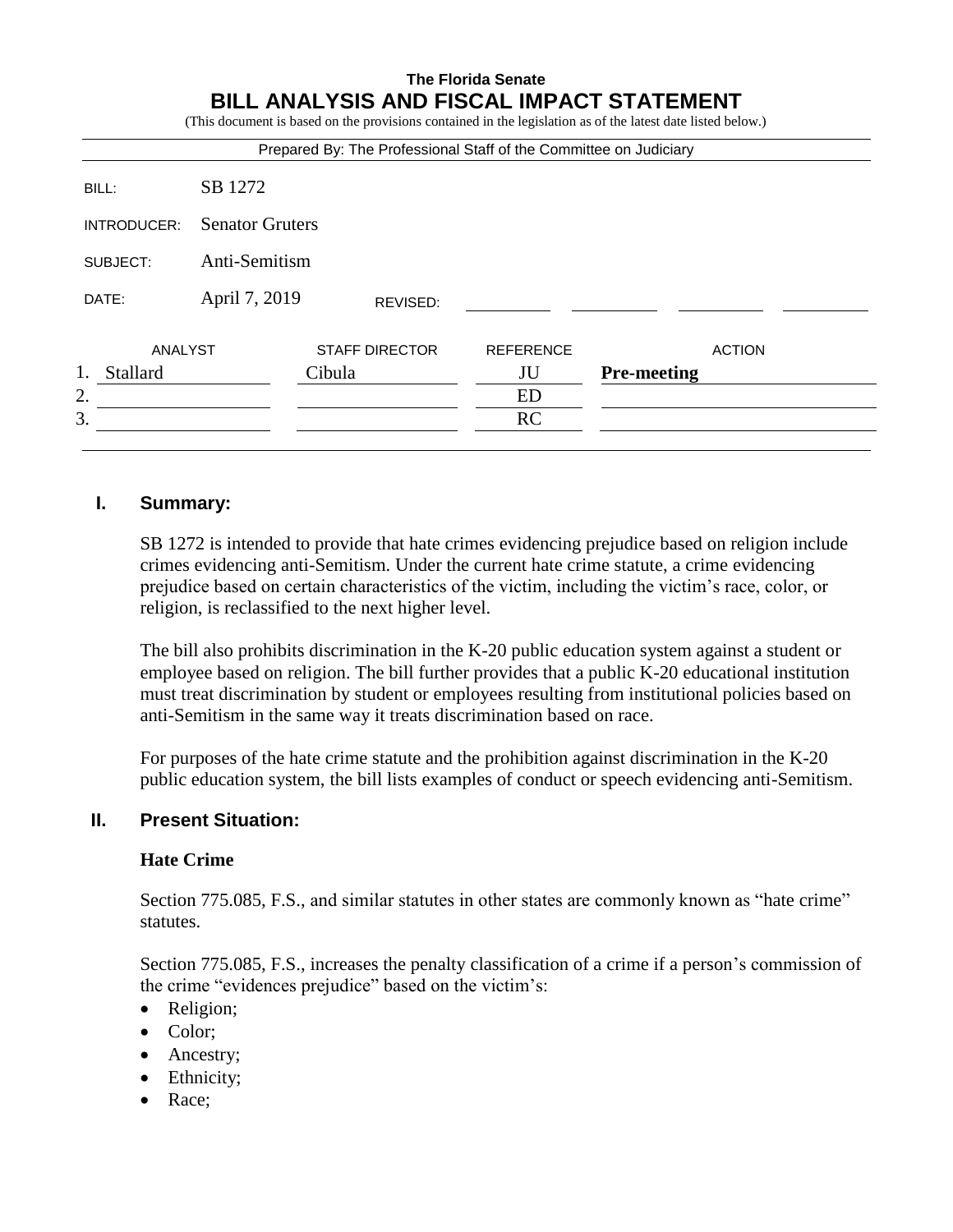- Sexual orientation:
- National origin;
- Homeless status; or
- Advanced age. $<sup>1</sup>$ </sup>

This section defines "advanced age" and "homeless status," but not "religion" or the other protected characteristics.

When a person commits a crime while evidencing prejudice based on one of these characteristics of the victim, the penalty classification must be increased one level, such as a second degree misdemeanor being reclassified as a first degree misdemeanor. This reclassification exposes the perpetrator to a more severe range of penalties.<sup>2</sup>

### **Non-Discrimination in Public Education**

Section 1000.05, F.S., is a general non-discrimination statute relating to this state's public school system, prohibits discrimination in this state's public K-20 education system on the basis of race, national origin, gender, disability, or marital status. As such, this section does not expressly prohibit discrimination on the basis of religion. $3$ 

However, s. 1002.206, F.S., prohibits discrimination in public schools against a student, parent, or school personnel based on a "religious viewpoint or religious expression."<sup>4</sup> Beyond this broad prohibition, the statute's focus is on protecting the rights of students, staff, and others to express their religious views and to participate in religious activities to the same extent that a person may express secular views and engage in secular activities. Accordingly, the statute specifies that a student may:

- Express his or her religious beliefs in coursework and in other ways "free from discrimination";
- Wear clothing, accessories, and jewelry that display a religious message or symbol to the same extent that s student may wear items that display a secular message or symbol; and
- Pray or engage in religious activities or religious expression before, during, or after the school day to the same extent that a student may engage in secular activities or expression.<sup>5</sup>

Moreover, a school district may not prevent its personnel from participating in student-initiated religious activities on school grounds, and may not prohibit an outside group from using school facilities merely because the group is religious.<sup>6</sup>

 $\overline{a}$ 

<sup>&</sup>lt;sup>1</sup> Section 775.085(1)(a), F.S.

<sup>2</sup> *Id.*

 $3$  Accordingly, s. 1002.20, F.S., which sets forth K-12 student and parent rights, does not include the right to be free from religious discrimination, though it does include the right to be free from other types of discrimination, such as racial discrimination.

<sup>4</sup> Section 1002.206(2), F.S.

<sup>5</sup> Section 1002.206(3)-(4), F.S.

 $6$  Section 1002.206(4)(b)1., and (c), F.S.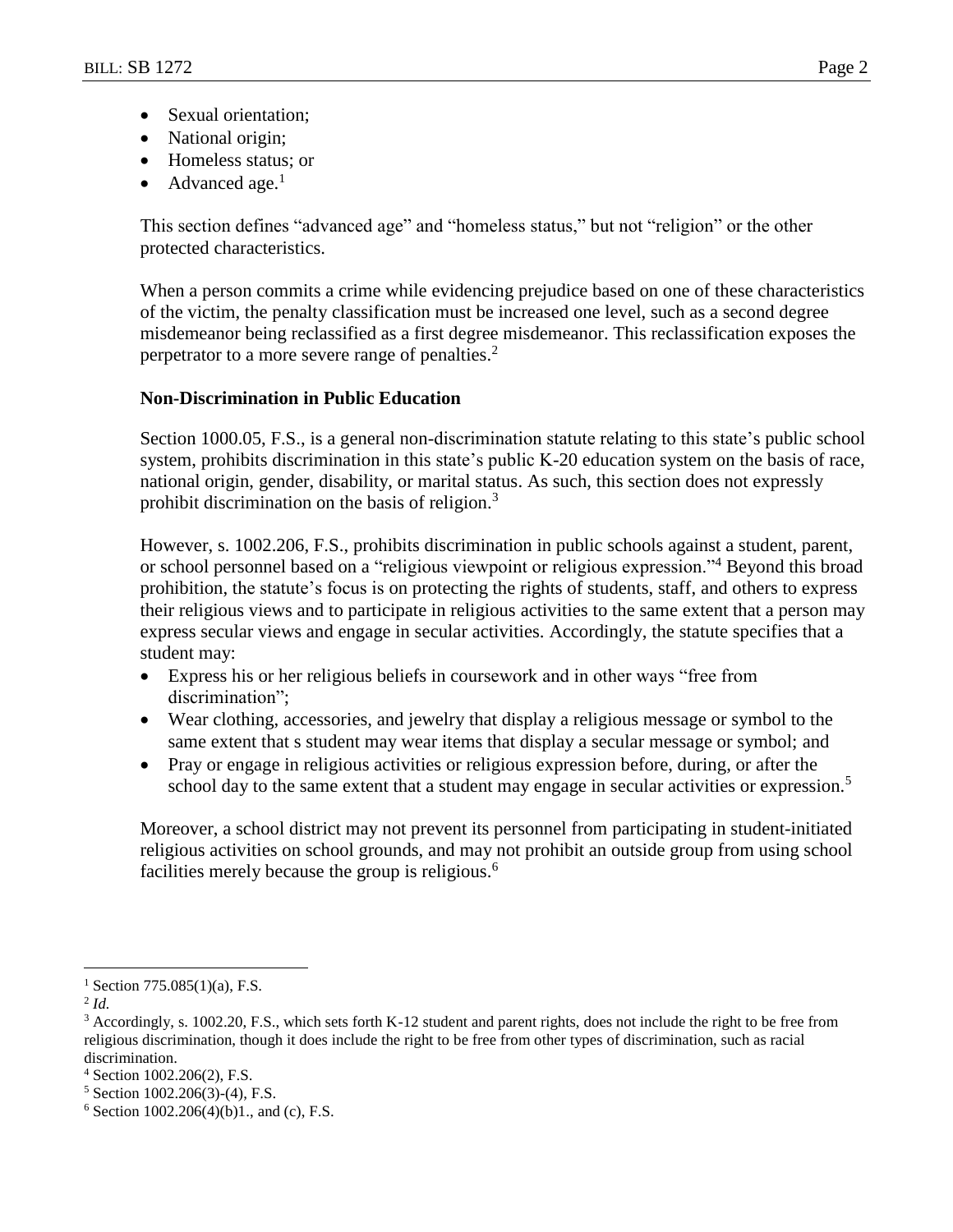## **III. Effect of Proposed Changes:**

## **Prohibiting Anti-Semitism in the Public School System**

The bill amends s. 1000.05, F.S., to add discrimination based on religion to the forms of discrimination which is prohibited in the public school system. Additionally, the bill requires that discrimination in the public school system "by students or employees or resulting from institutional policies based on anti-Semitism" be treated identically to racial discrimination.

For the purposes of s. 1000.05, F.S., the bill provides that "anti-Semitism" includes:

- A certain perception of the Jewish people, which may be expressed as hatred toward Jewish people.
- Rhetorical and physical manifestations of anti-Semitism directed toward a Jewish or non-Jewish individual or his or her property or toward Jewish community institutions or religious facilities.
- Calling for, aiding, or justifying the killing or harming of a Jewish person, often in the name of a radical ideology or an extremist view of religion.
- Making mendacious, dehumanizing, demonizing, or stereotypical allegations about a Jewish person as such or the power of the Jewish community as a collective, especially, but not exclusively, the myth about a world Jewish conspiracy or of the Jewish community controlling the media, economy, government or other societal institutions.
- Accusing the Jewish people as a people of being responsible for real or imagined wrongdoing committed by a single Jewish person or group, by the State of Israel, or even for acts committed by non-Jewish people.
- Accusing the Jewish people as a people or the State of Israel of inventing or exaggerating the Holocaust.
- Accusing Jewish citizens of being more loyal to Israel, or the alleged priorities of Jewish people worldwide, than to the interest of their own nations.
- Demonizing Israel by using the symbols and images associated with classic anti-Semitism to characterize Israel, Israelis, drawing comparisons of contemporary Israeli policy to that of the Nazis, or blaming Israel for all inter-religious or political tensions.
- Applying a double standard to Israel by requiring behavior of Israel that is not expected or demanded of any other democratic nation, or focusing peace or human rights investigations only on Israel.
- Delegitimizing Israel by denying the Jewish people their right to self-determination and denying Israel the right to exist.

The bill additionally amends s. 1002.20, F.S., which describes student and parent rights within the K-12 public school system, to specify that students and parents have a right to be free of discrimination based on religion.

## **Anti-Semitism under the Hate Crimes Statute**

Additionally, the bill aims to specify that anti-Semitism is a form of prejudice based on religion that, if evidenced in the commission of a crime, will subject the perpetrator to more severe penalties under this state's hate crimes law. The description of anti-Semitism for purposes of the hate crimes law, is slightly narrower that the description of anti-Semitism above relating to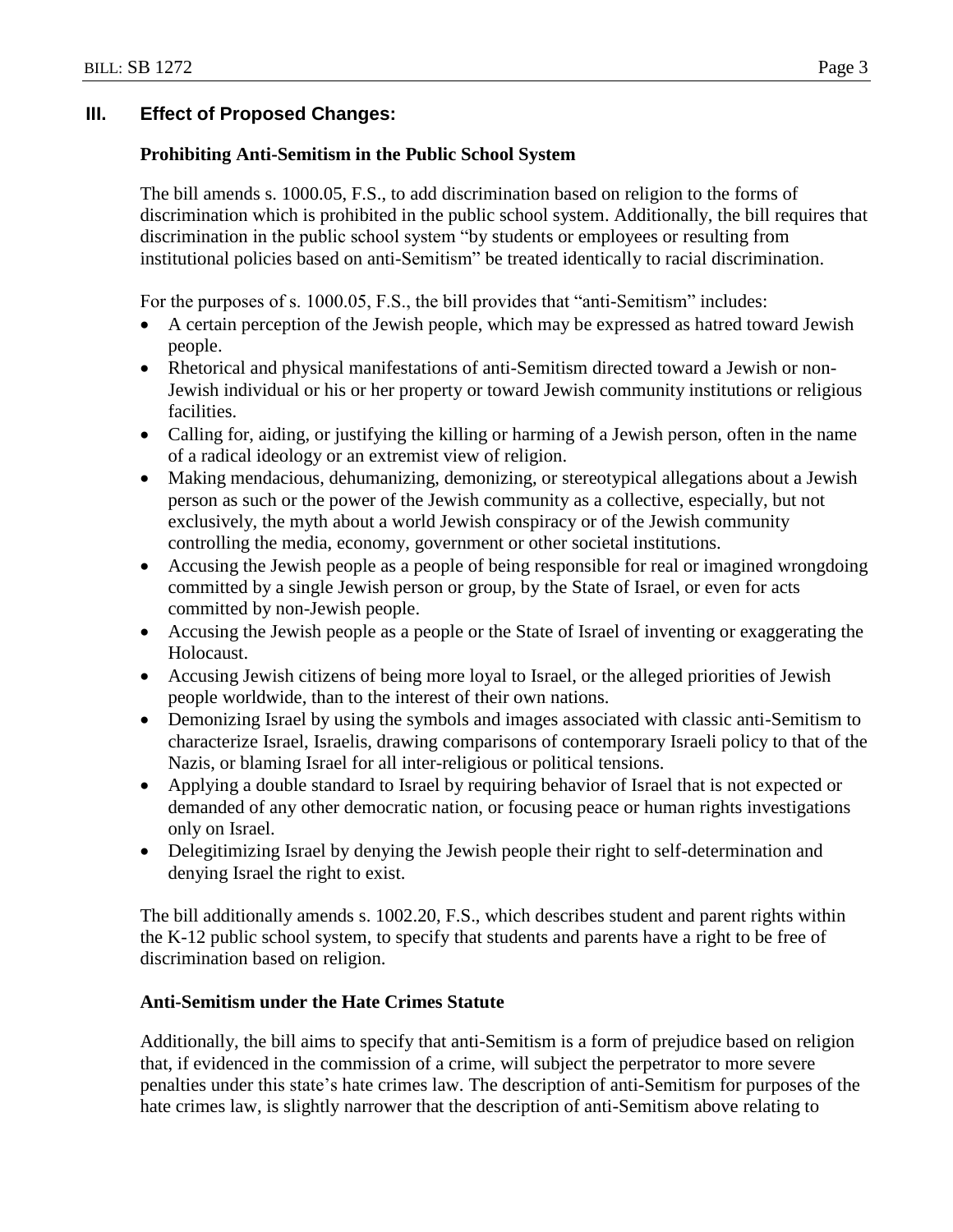discrimination in the public school system. Accordingly, the bill describes anti-Semitism as for purposes of the hate crimes law as:

- Calling for, aiding, or justifying the killing or harming of Jewish people, often in the name of a radical ideology or an extremist view of religion.
- Making mendacious, dehumanizing, demonizing, or stereotypical allegations about Jewish people as such or the power of Jewish people as a collective, including allegations such as the myth about a world Jewish conspiracy or of Jewish people controlling the media, economy, government, or other societal institutions.
- Accusing the Jewish people as a people of being responsible for real or imagined wrongdoing committed by a single Jewish person or group, the State of Israel, or even for acts committed by non-Jewish people.
- Accusing the Jewish people as a people or the State of Israel of inventing or exaggerating the Holocaust.
- Accusing Jewish citizens of countries other than Israel of being more loyal to Israel, or the alleged priorities of Jewish people worldwide, than to the interest of their own nations.
- Demonizing Israel by using the symbols and images associated with classic anti-Semitism to characterize Israel, Israelis, drawing comparisons of contemporary Israeli policy to that of the Nazis, or blaming Israel for all inter-religious or political tensions.
- Applying a double standard to Israel by requiring behavior of Israel that is not expected or demanded of any other democratic nation, or focusing peace or human rights investigations only on Israel.
- Delegitimizing Israel by denying the Jewish people their right to self-determination and denying Israel the right to exist.

The bill expressly requires a law enforcement agency that is investigating an alleged violation of the hate crimes law to

take into consideration the requirements of [the hate crimes statute] and the definition of anti-Semitism for purposes of determining whether the alleged violation was motivated by anti-Semitism or other intent sufficient to fall within this section, consistent with federal statutes prohibiting hate crimes.<sup>7</sup>

Finally, the bill declares that this state's hate crimes statute does "not diminish or infringe upon any right protected under the First Amendment to the Constitution of the United States or the State Constitution." It also prohibits the hate crimes statute from being "construed to conflict with federal or state law."

# **Effective Dates**

 $\overline{a}$ 

The changes made by the bill to the hate crimes statute are effective October 1, 2019. The remainder of the bill takes effect July 1, 2019.

<sup>7</sup> The United States Department of Justice describes several federal statutes as "hate crime laws." United States Department of Justice, *Hate Crime Laws*, <https://www.justice.gov/crt/hate-crime-laws> (last visited Mar. 31, 2019). This state's hate crime law does not appear to be modeled after any of them. Accordingly, it is unclear what it means for law enforcement to investigate these matter consistent with federal statutes prohibiting hate crimes.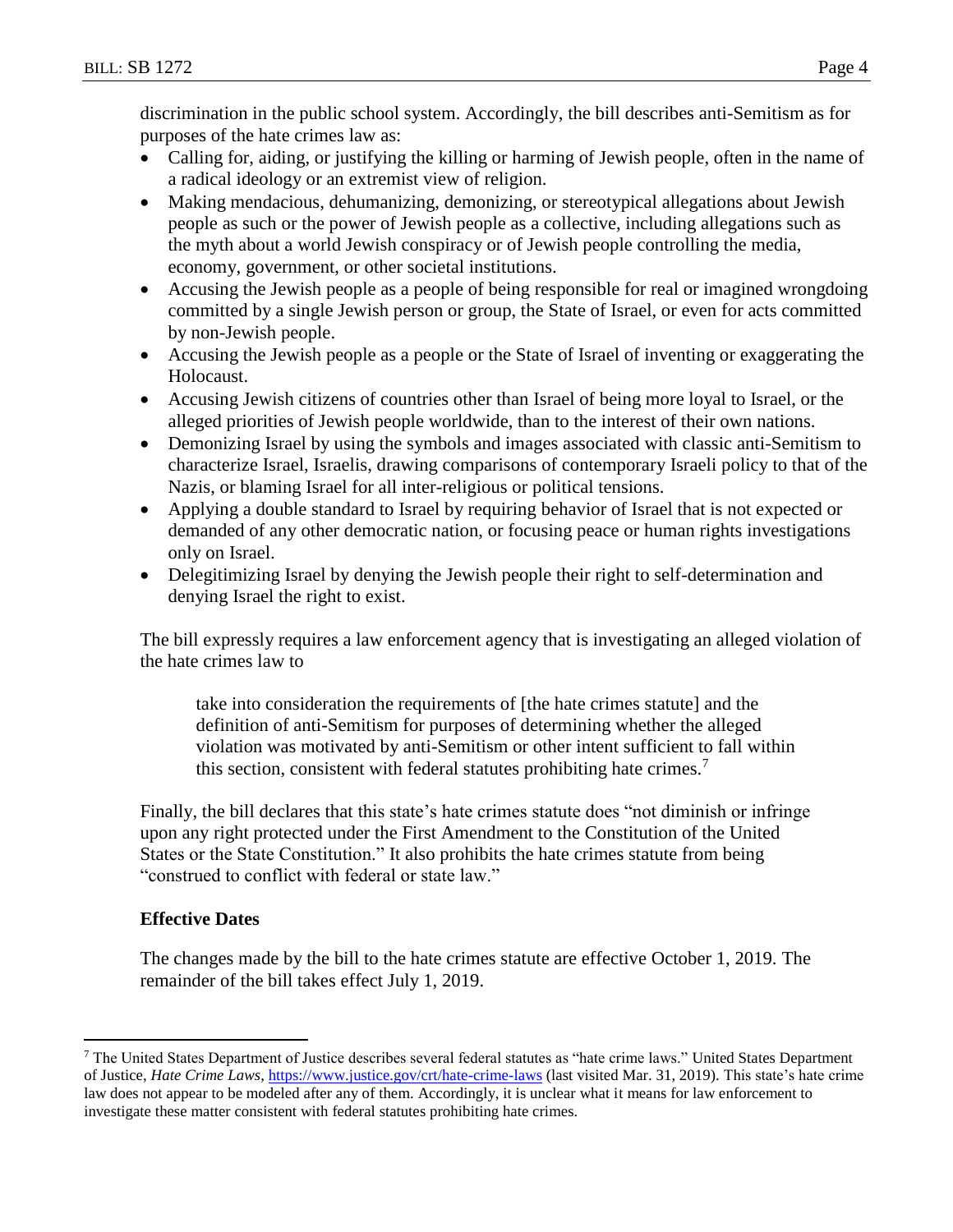### **IV. Constitutional Issues:**

A. Municipality/County Mandates Restrictions:

This bill does not require counties or municipalities to spend funds or limit their authority to raise revenue or receive state-shared revenues as specified in Article VII, s. 18 of the Florida Constitution.

B. Public Records/Open Meetings Issues:

None.

C. Trust Funds Restrictions:

None.

D. State Tax or Fee Increases:

None.

E. Other Constitutional Issues:

None identified.

## **V. Fiscal Impact Statement:**

A. Tax/Fee Issues:

None.

B. Private Sector Impact:

None.

## C. Government Sector Impact:

The Criminal Justice Impact Conference reviewed HB 741 a similar bill to SB 1272 to determine the impact of the bill on prison beds. The conference determined that the bill will have a positive insignificant impact on prison beds.<sup>8</sup>

## **VI. Technical Deficiencies:**

None.

# **VII. Related Issues:**

None.

 $\overline{a}$ 

<sup>8</sup> Criminal Justice Impact Conference, Narrative Analysis of HB 741 – Anti-Semitism (Similar SB 1272) (Feb. 27, 2019), [http://edr.state.fl.us/Content/conferences/criminaljusticeimpact/HB741.pdf.](http://edr.state.fl.us/Content/conferences/criminaljusticeimpact/HB741.pdf)